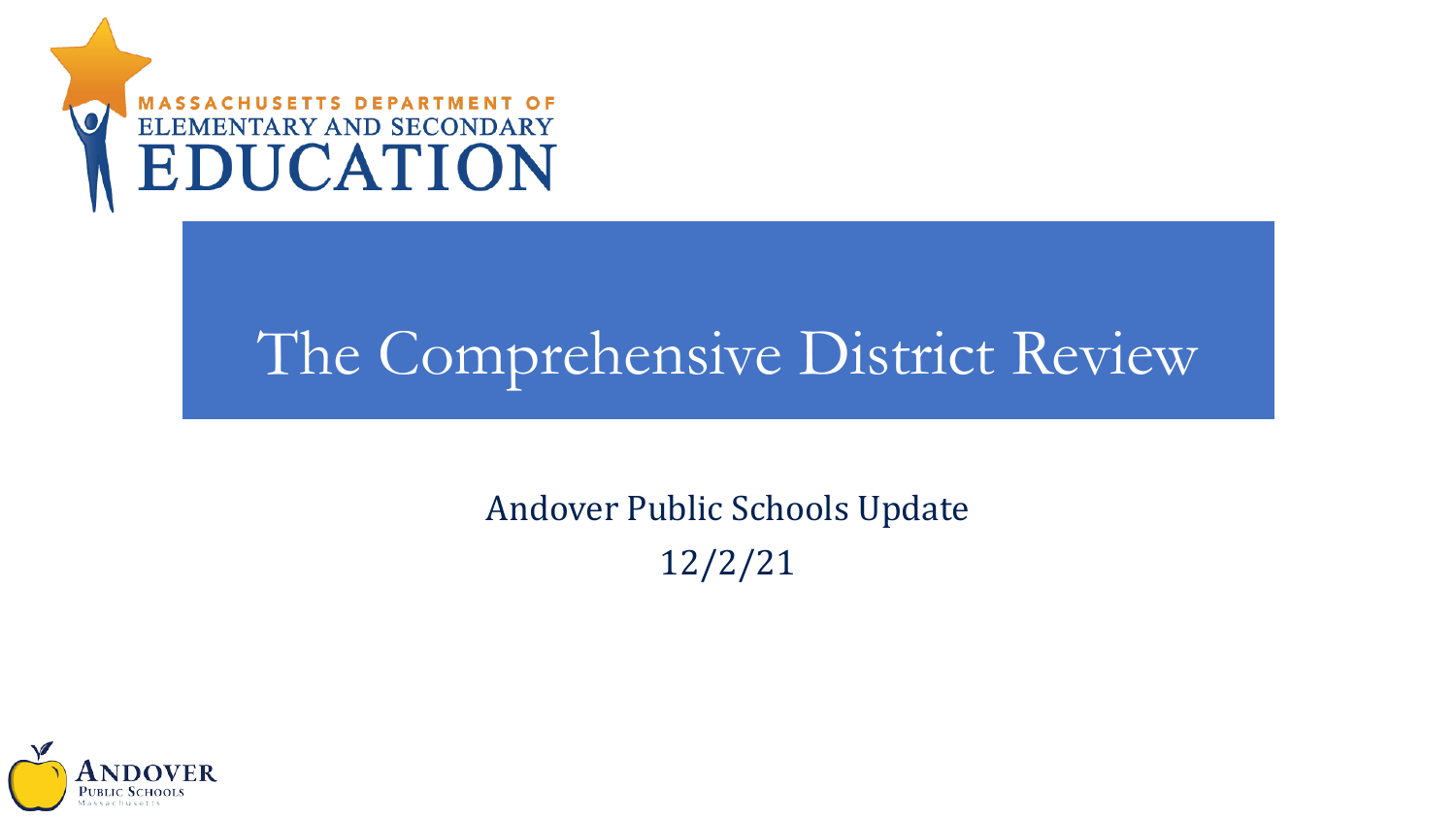#### Andover Public Schools Comprehensive Review Overview

Purpose of Review:

- The district review is designed to examine the systems, policies, and practices that drive the day-to-day work of the district. Analysis of the district's systems, policies, and practices includes a focus on the ways in which the district works to improve and promote equity for all students.
- Andover is one of 17 districts under review this academic school year.

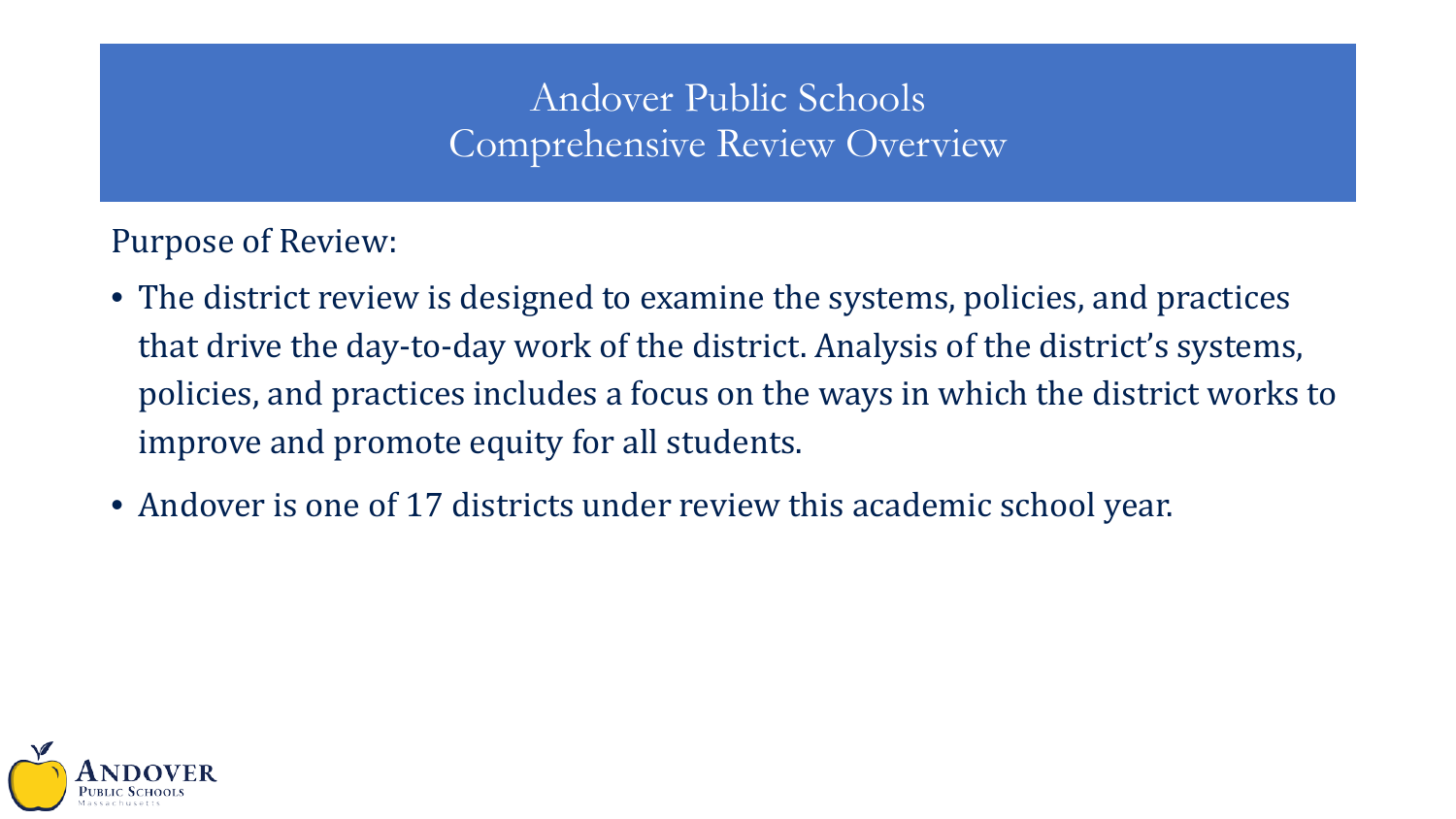## APS District Review Schedule & Protocols

DESE will review the Andover Public School system using a threepronged approach:

- Document Review Process
- District Interviews
- Classroom Observations

#### District Review Dates

• December 13, 2021-December 17, 2021

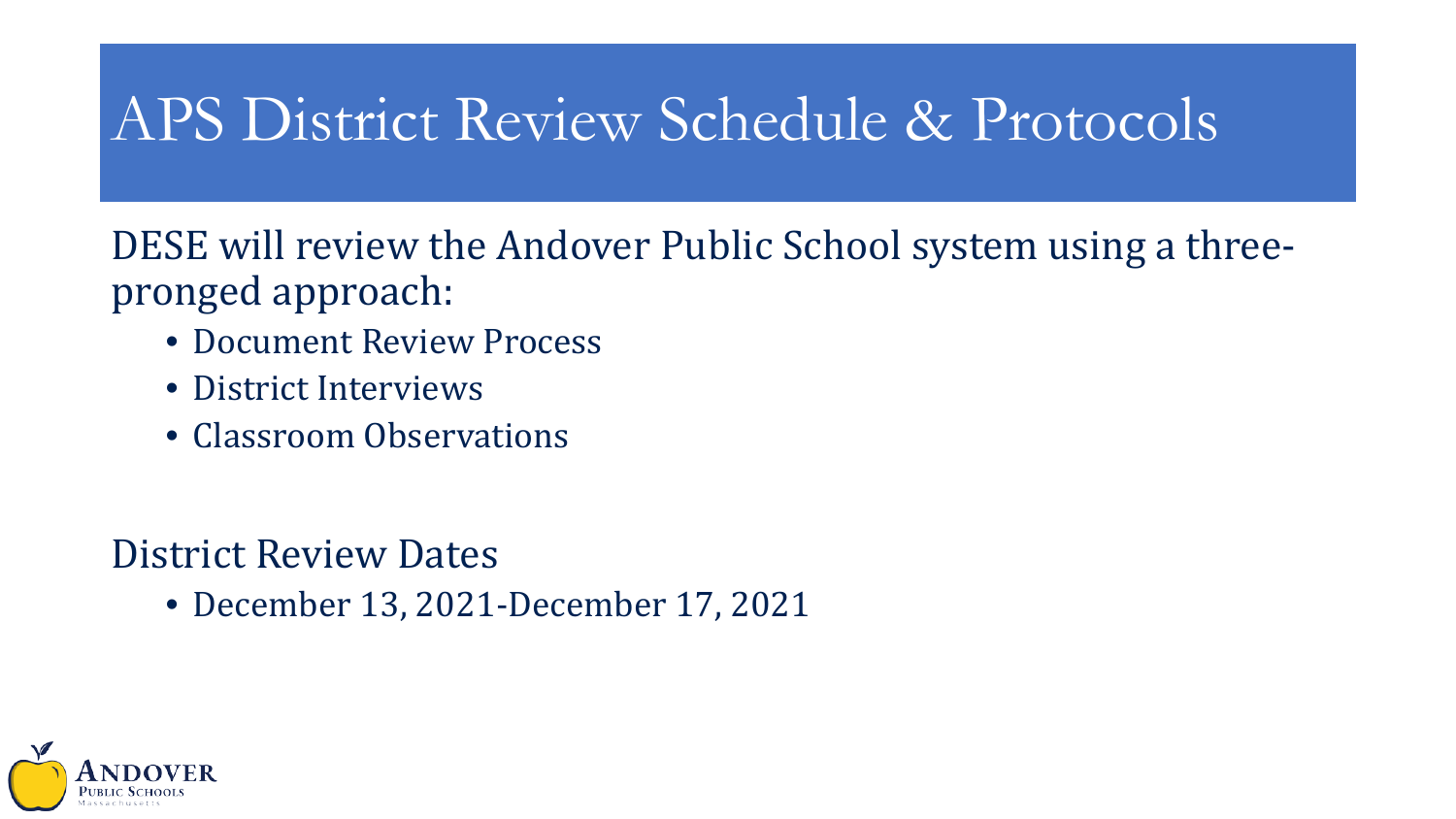## APS Classroom Visitations

• DESE has determined the visit will focus solely on K-12 programming

- Visiting team will follow a research-based observational protocol
- Team will visit 8-10 classrooms in each school

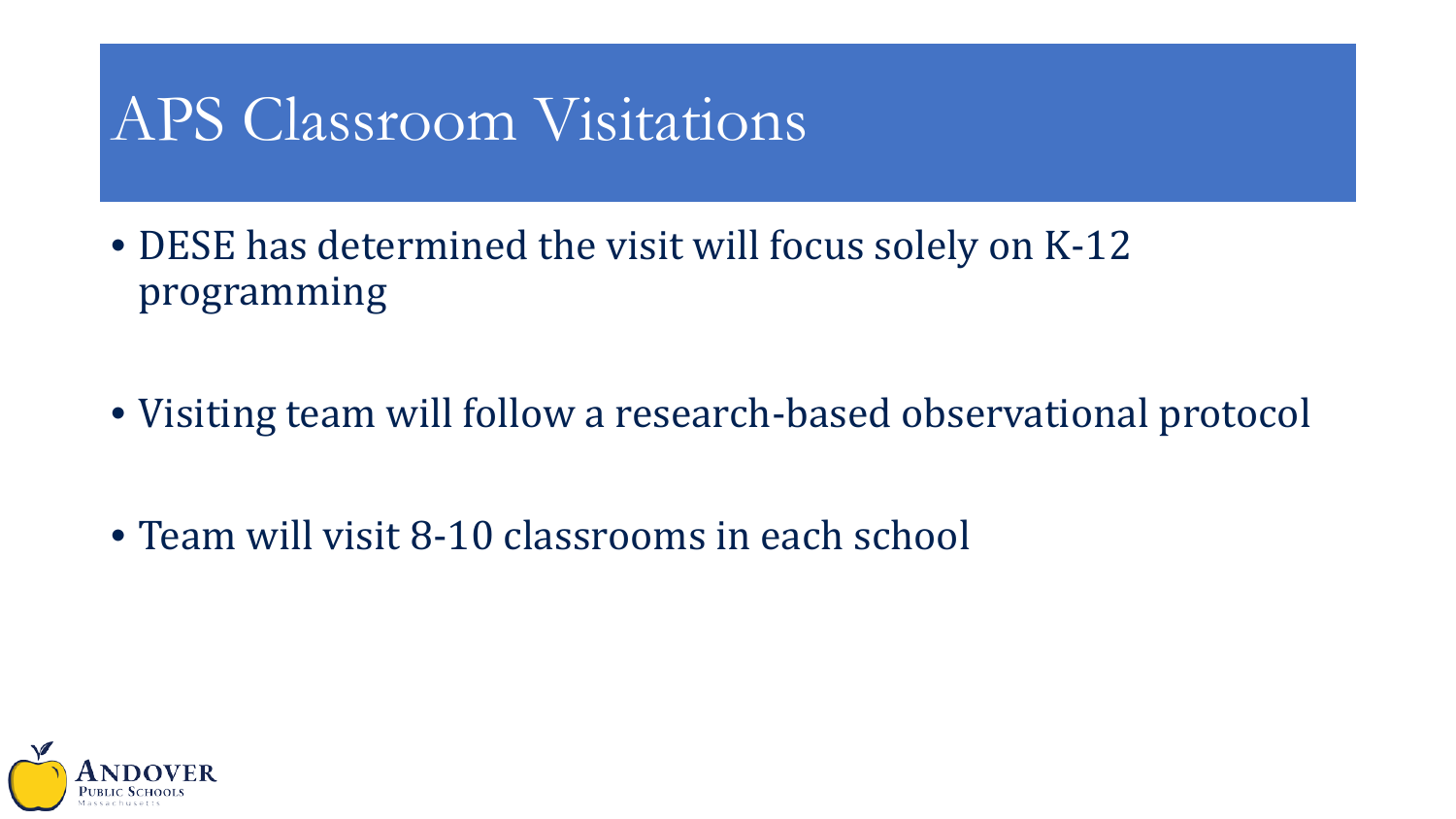### APS Interview Process

### Interview Focus Groups:

- District Leaders
- School Leaders
- Instructional staff
- School Committee
- Teacher Association Leadership
- Family Members
- Student (Grades 6-12)